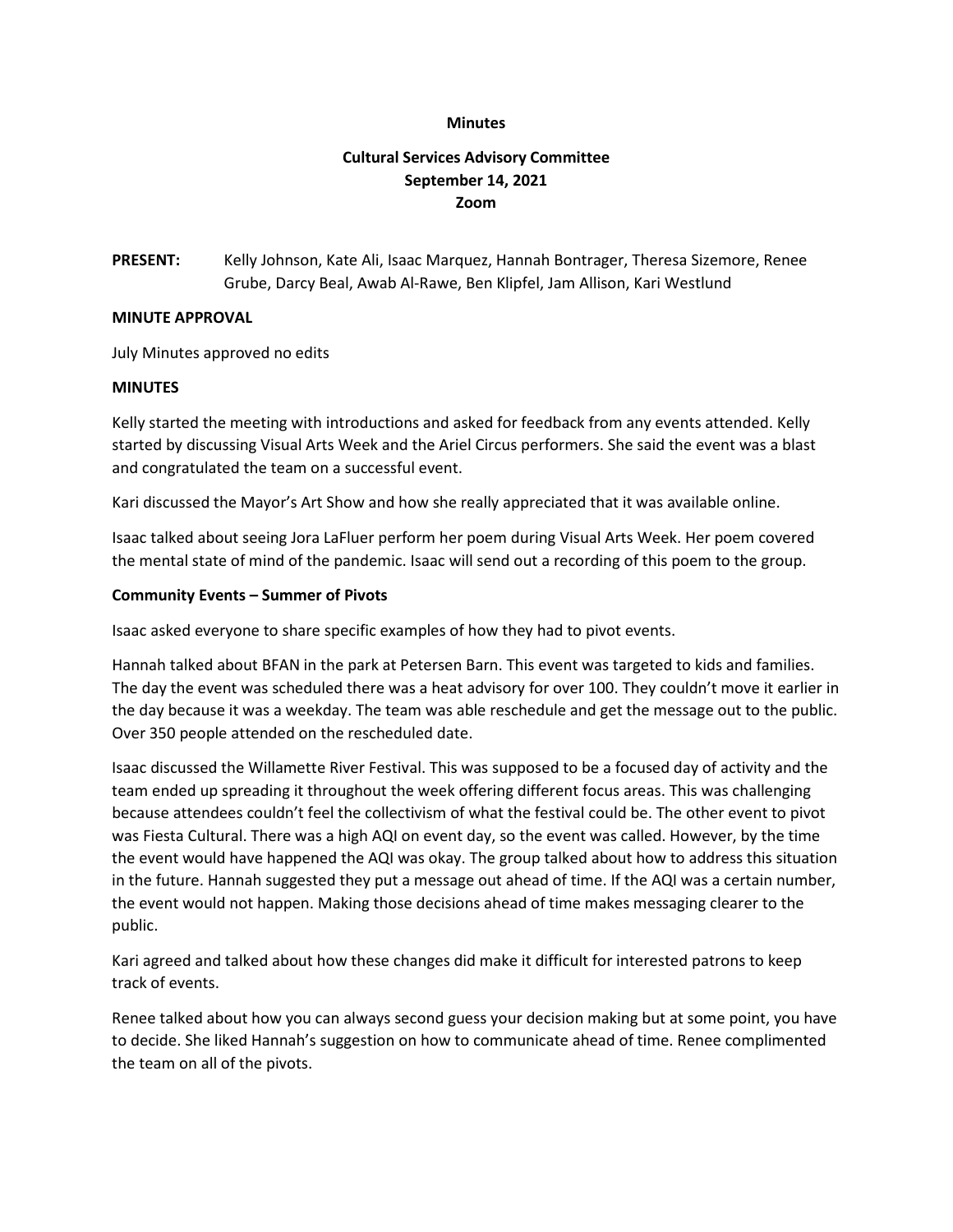Jam talked about Spectrum and the prep to reopen. Spectrum reopened safely, but was only open for one week when 3-4 other places downtown had staff with covid. This was right before the peak of Delta, so they decided to shut down again. The Health Department applauded them, but they wish they didn't have to do this. They are prepping for reopening again once the numbers go down.

# **Public Art**

Kate provided an overview of community engagement and public art. She discussed the accessibility of public art and how it can touch the entire community's mind whether they realize it or not.

% for art committee consists of a project architect, landscape architect, construction coordinator from the City, representative from resident department, a citizen with demonstrated interest in art, and three visual arts professionals.

Kate discussed the Farmers Market % for art project that was selected this summer. The committee selected Michael Boonstra. His work is site specific and about the land. For the market, he will be doing the Willamette river from Eugene to Harrisburg and will pull pigments from different sites in the river. He will use a highly polished aluminum which will change throughout the day depending on light.

The second project Kate covered is the Riverfront temporary art fence project. The piece is called Culture Raising and includes work with youth and elders in the indigenous culture in the area. Because this was created in February of 2021, the artist, TJ, was not comfortable meeting in person due to Covid. Charly Swing would drop off a camera to a person's house and TJ would zoom with them to help the individual take their own picture. Because of this process, the project sort of became a self-portrait. The piece was installed by young community members of color, as well as those who had their pictures taken.

The last project Kate shared with the group is the We Rise Project. They selected Rachel Wolfe Goldsmith who is a black artist from Eugene who is now located in the Bay area. The original site location of this mural fell through and it will now go on the wall of the Mary Spilde Center. The hope is this piece will go up at the end of September or beginning of October.

Kate talked about wanting to continue to work with youth in the community and grow their interest in public art and committee opportunities.

Isaac agreed and talked about the sense of belonging. It is one thing to see yourself reflected in art and another to be a part of the endeavor to create that art.

### **Community Arts Grants**

Isaac provided an update on the community arts grants. They are working with Lane Arts Council to administer and to ensure these grants are doing the most good possible. During the 21-22 cycle, they awarded \$56,800. Program grant changes for artists include flexibility, a simplified application and artists will now be awarded 100% upfront.

Program grant changes for organizations include a focus on recovery. The minimum requirements have gone away and now any 501c3 can apply. There is a simplified application and organizations can apply for 10% of their overall budget for a maximum of \$5,000.